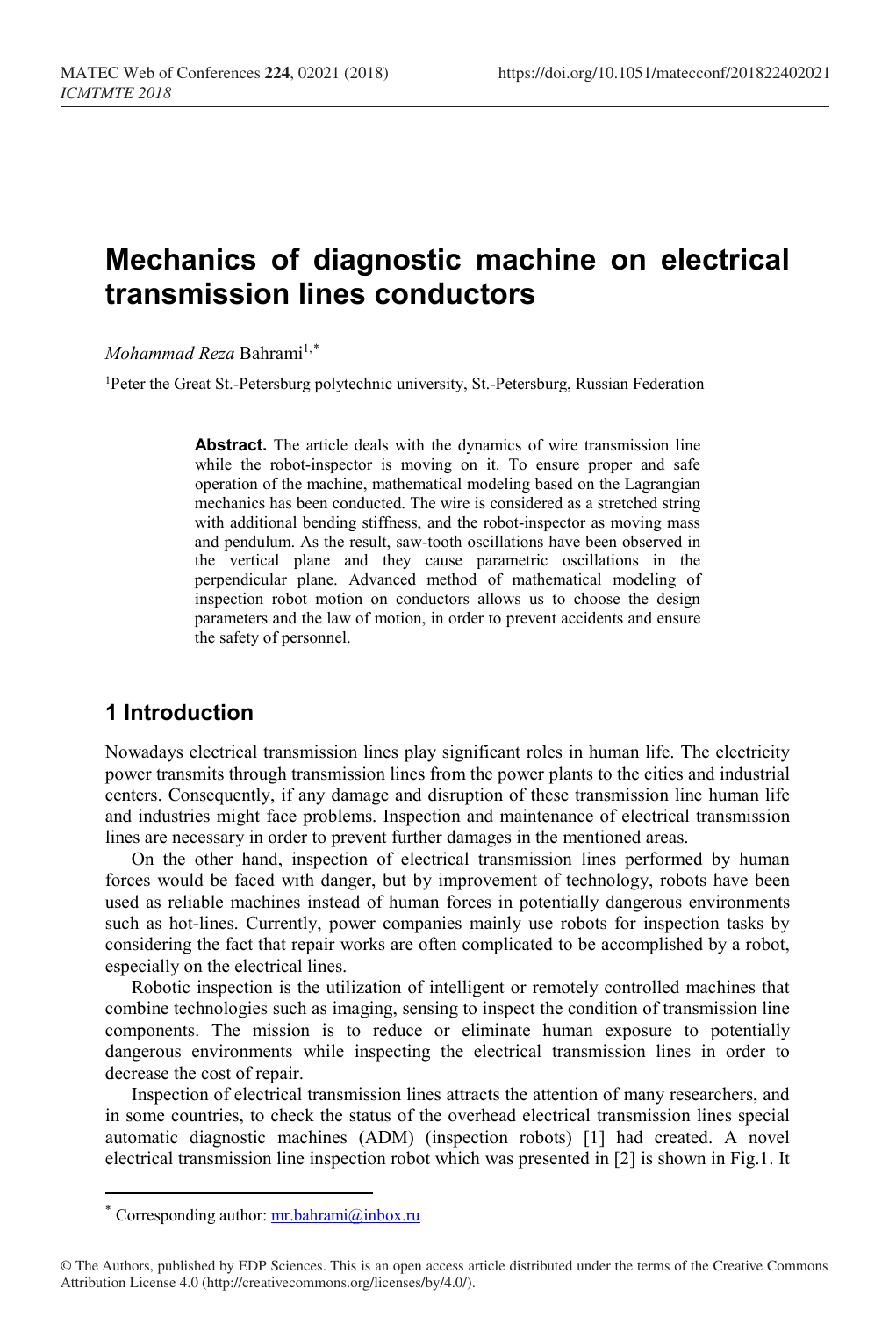includes a motorized drive wheel, with a gripper and a central main box. The machine can pass through different obstacles on electrical transmission lines (dampers, clamps, warning balls).



**Fig. 1.** Schematic of inspection robot.

However, the operation of such devices may be compromised because of the high ductility of the conductor [3-9]. Even with the slow movement of ADM, it is possible that the dangerous vibrations appear which are leading to failure or breakage [10-14]. Thus mathematical modeling of motion of ADM on the conductor is necessary at the design stage in order to select the appropriate options for reducing the cost of the experiment and to protect personnel.

The purpose of this article is the development of modeling technique and its application. The technique involves finding the dynamics equations of ADM on conductors and solves them by means of computer mathematical software. The equations are derived based on mechanics of Lagrange for solid and deformable bodies [15-16], and by means of computational tools, Mathcad [17].

## **2 String with a moving mass on it**

In the first section, the dynamics of the wire with a moving mass is considered (Fig. 2). The equation of oscillations of wire in the vertical plane has the following form

$$
EJu''' + Tu'' = p(x,t) - \rho \ddot{u}
$$
 (1)



**Fig. 2.** Wire with a movable mass on it.

Here  $u(x,t)$  is the deflection, *EJ* is the flexural rigidity, *T* is the tension force, *p* is the distributed load, *ρ* is the mass per unit length. The boundary conditions at the ends of the hinge-support:  $u = 0$ ,  $u'' = 0$ . Load p contains a concentrated force of inertia of the moving mass, which greatly complicates the solution of equation (1).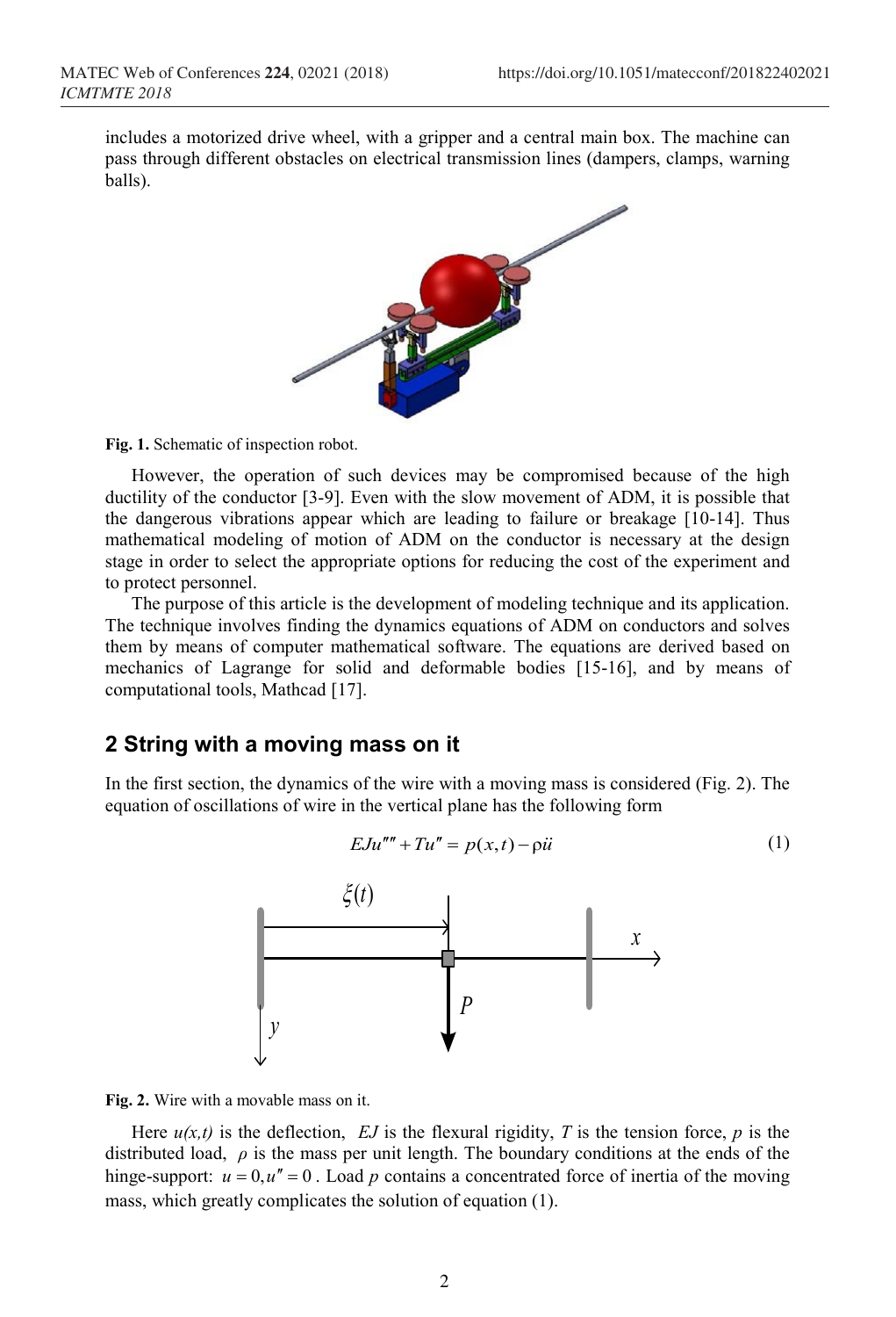However, it is possible to construct an approximate solution by using Lagrange equations. Coordinates and velocity of the center of mass are:

$$
x = \xi(t), y = u(\xi(t), t) = U(t)
$$
  
\n
$$
\Rightarrow \dot{x} = \dot{\xi}, \dot{y} = u'\dot{\xi} + \dot{u}
$$
\n(2)

Generalized coordinates of the system  $q_i (i = 1...n)$  are introduced by deflection approximation as:

$$
u(x,t) = \sum_{i=1}^{n} q_i(t)\varphi_i(x) = q(t)^T \varphi(x),
$$
  
\n
$$
\varphi_i = \sin i\pi x/l.
$$
\n(3)

The kinetic energy is determined by (twice, with matrix notation):

$$
2K = m(\dot{x}^2 + \dot{y}^2) + \rho \int_0^l \dot{u}^2 dx =
$$
  
\n
$$
= m\dot{\xi}^2 + \dot{q}^T[M + \mu(\xi)]\dot{q} + 2\dot{\xi}q^T\eta(\xi)\dot{q} + \dot{\xi}^2q^T\sigma(\xi)q;
$$
  
\n
$$
M = \int_0^l \rho \rho \rho^T dx,
$$
  
\n
$$
\mu = m\rho(\xi)\rho^T(\xi),
$$
  
\n
$$
\sigma = m\rho'(\xi)\rho^T(\xi),
$$
  
\n
$$
\eta = m\rho'(\xi)\rho^T(\xi).
$$
  
\n(4)

Next, the potential energy is determined by

$$
\Pi = \frac{1}{2} \int_{0}^{l} (Tu'^{2} - EJu''^{2}) dx - Pu(\xi, t) = ...
$$
  
\n
$$
... = \frac{1}{2} q^{T} Cq - q^{T} F(\xi),
$$
  
\n
$$
C = \int_{0}^{l} (T\varphi'\varphi'^{T} + EJ\varphi''\varphi''^{T}) dx,
$$
  
\n
$$
F = P\varphi(\xi).
$$
  
\n(5)

Now, Lagrange equation can be formed as:

$$
(\frac{\partial K}{\partial \dot{q}})^{\bullet} - \frac{\partial K}{\partial q} = -\frac{\partial \Pi}{\partial q} \Rightarrow
$$
  
\n
$$
\Rightarrow \underline{(M + \mu)\ddot{q} + [C + \dot{\xi}^2 \kappa(\xi)]q + 2\dot{\xi}\eta^T(\xi)\dot{q} = F}
$$
\n(6)

in which  $\kappa = m \varphi \varphi^{nT}$ .

Underlined part in (6) is transformed to the canonical form of the ODE system for the subsequent numerical integration: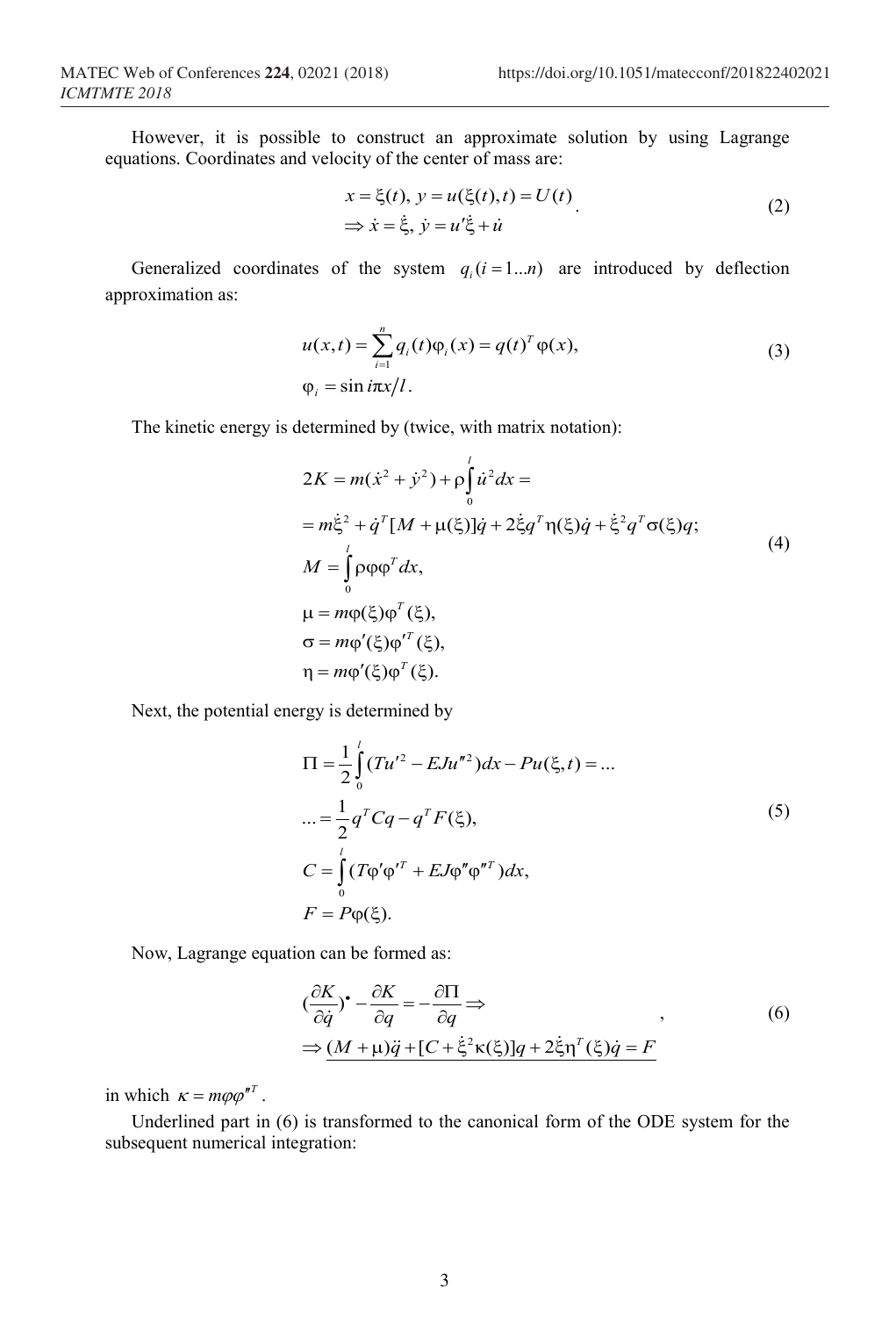$$
\begin{cases}\n\dot{q} = w \\
\dot{w} = (M + \mu)^{-1} [F - (C + \dot{\xi}^2 \kappa) q + 2 \dot{\xi} \eta^T w]\n\end{cases} (7)
$$

Numerical solution (when initial conditions equal to zero) has been done by Mathcad. The system (7) is somehow rigid, so the selected method in Mathcad is *Radau*. Fig. 3 shows the results of calculation of the deflection  $U(t) = u(vt, t)$  and acceleration  $a(t) = \ddot{U}(t)$ with a constant speed  $\dot{\xi} = v = 2m/s$ . Values of the parameter are:  $EJ = 2.15 \times 10^4$ ,  $T = 10^4$ ,  $\rho = 5.3$ ,  $m=100$ ,  $l=200$  (units according to SI system). The number of members in the approximation is *n=17*.



**Fig. 3.** Deflection (top) and acceleration (bottom) of the conductor.

Surprisingly, the saw-tooth oscillations in the wires graph in the vertical plane appear when the motion of a concentrated mass is steady. These vibrations cause inertial load on the construction of the robot with overload *a(t)*.

# **3 Pendulum with a movable suspension base**

The consequence of these saw-tooth oscillations can also be parametric oscillations of the robot as a pendulum with movable suspension base (Fig.4).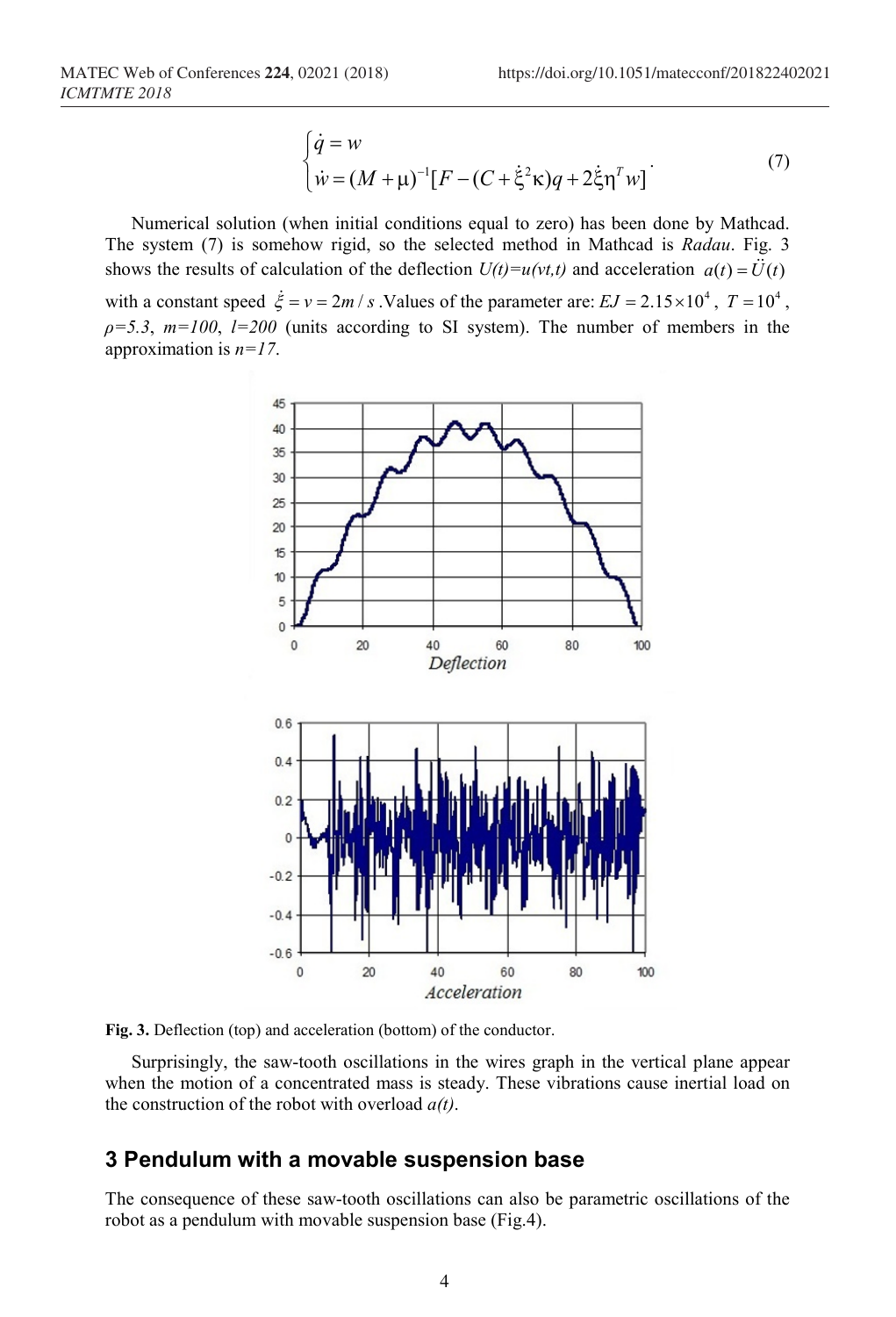

#### **Fig. 4.** Pendulum with a movable suspension base.

In this case equation of a pendulum has been used:

$$
I\ddot{\theta} + (g - a(t))R\theta = 0.
$$
 (8)

Here  $\theta(t)$  is the angle of deflection of the pendulum from the vertical axis, *I* is the moment of inertia about the axis of suspension, *R* is the distance from the center of gravity to the suspension point. It is known that with the periodic dependence  $a(t)$ , it is possible that parametric resonance appears which are more dangerous than forced oscillations cases. Parametric excitation differs from forcing since the action appears as a time-varying modification on a system parameter.

In our case, it is not the classical parametric resonance, since there is no periodic excitation, however dangerous oscillations with increasing amplitude is possible. Study of this character can be done by mathematical modeling; by setting  $\theta(0) = 0.1, \dot{\theta}(0) = 0$  and *a(t)* as shown in Fig.3, numerical solution of (8) been obtained. Fig.5. shows the result.



**Fig. 5.** Parametric oscillations of the pendulum.

It can be seen that the growth of fluctuations, limited only by the time of the process, here *l/v=100s*. The pendulum parameters were chosen specifically so that the vibrations grew. This example shows the possibility of a kind of parametric resonance.

#### **4 Conclusions**

Mathematical modeling and calculation of electrical transmission line oscillations as the result of inspection robot movement on it has been studied. Identified fluctuations as the results are: dangerous saw-tooth fluctuations in the vertical plane and they cause parametric fluctuations. Multivariate calculations have shown that the parametric resonance can be avoided. The procedure can be summarized as taking into account the output wires of the plane defined by the engine power and changes in the structure of the machine during